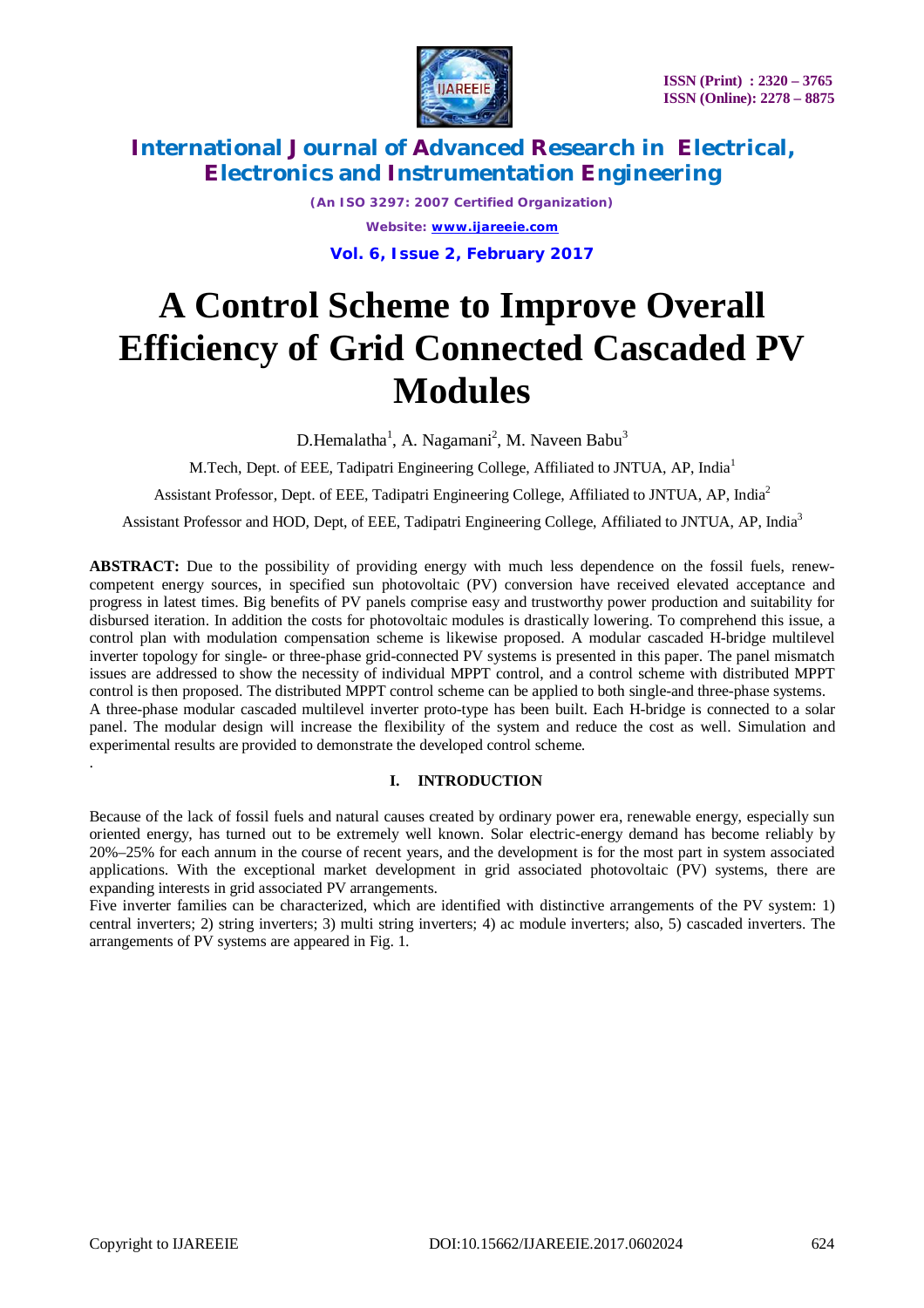

*(An ISO 3297: 2007 Certified Organization)*

*Website: [www.ijareeie.com](http://www.ijareeie.com)*

#### **Vol. 6, Issue 2, February 2017**



Fig.1. Configurations of PV systems. (a) Central inverter. (b) String inverter.(c) Multi string inverter. (d) AC-module inverter. (e) Cascaded dc/dc converter. (f) Cascaded dc/ac inverter.

Cascaded inverters comprise of a few converters associated in arrangement; in this way, the high power and/or high voltage from the mix of the numerous modules would support this topology in medium and huge grid associated PV systems. There are two sorts of cascaded inverters. Fig. 1(e) demonstrates a cascaded dc/dc converter association of PV modules. Each PV module has its own particular dc/dc converter, and the modules with their related converters are still associated in arrangement to make a high dc voltage, which is given to a rearranged dc/ac inverter. This methodology consolidates parts of string inverters and ac module inverters and offers the benefits of individual module maximum power point (MPP) tracking (MPPT), however it is not so much exorbitant but rather more productive than ac module inverters. Be that as it may, there are two power transformation stages in this design. The modular cascaded H-bridge multilevel inverter, which requires an isolated dc source for every H-bridge, is one dc/ac cascaded inverter topology. The different dc links in the multilevel inverter make autonomous voltage control conceivable. As an outcome, individual MPPT control in each PV module can be accomplished, and the energy reaped from PV panels can be maximized. In the interim, the particularity and ease of multilevel converters would position them as a prime hopeful for the up and coming era of efficient, robust, and reliable grid connected solar power electronics.

A measured cascaded H-bridge multilevel inverter topology for single-or three-stage grid associated PV systems is exhibited in this paper. The panel mismatches issues are tended to demonstrate the need of individual MPPT control, and a control plan with circulated MPPT control is then proposed. The distributed MPPT control plan can be connected to both single and three-stage systems. What's more, for the introduced three-stage grid associated PV system, if each PV module is worked at its own particular MPP, PV mismatches may acquaint unequal power supplied with the threestage multilevel inverter, prompting unequal infused grid current. To adjust the three-stage grid current, modulation compensation is additionally added to the control system.

#### **II. SYSTEM DESCRIPTION**

Modular cascaded H-bridge multilevel inverters for single and three-stage grid associated PV systems are appeared in Fig. 2. Every stage comprises of n H-bridge converters associated in arrangement, and the dc connection of every H-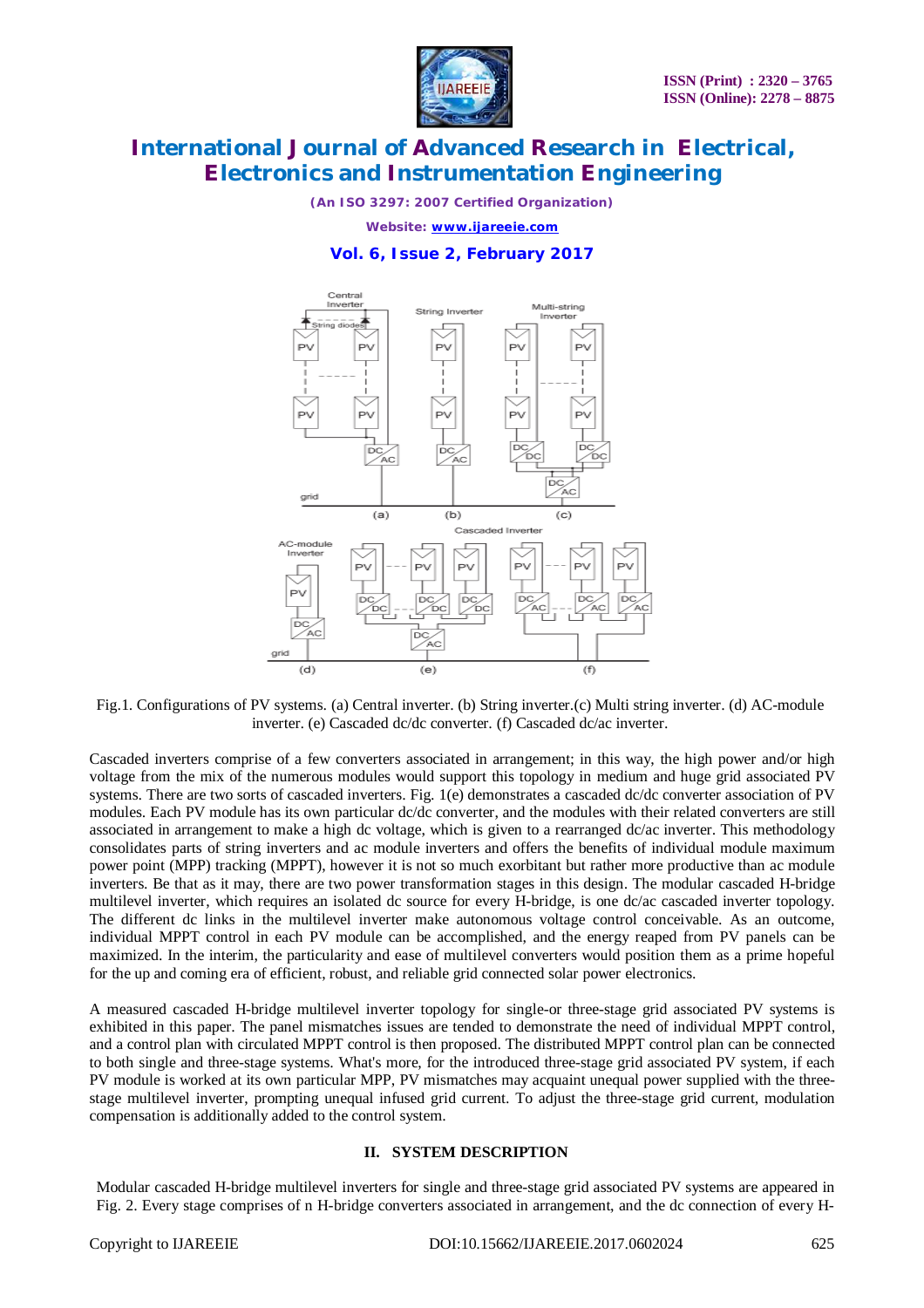

*(An ISO 3297: 2007 Certified Organization)*

*Website: [www.ijareeie.com](http://www.ijareeie.com)*

#### **Vol. 6, Issue 2, February 2017**

bridge can be fed by a PV panel or a short string of PV panels. The cascaded multilevel inverter is associated with the grid through L channels, which are used to decrease the exchanging music in the current. By various mixes of the four switches in each H-bridge module, three output voltage levels can be created: −vdc, 0, or +vdc. A cascaded multilevel inverter with n information sources will give  $2n + 1$  levels to orchestrate the air conditioner output waveform. This  $(2n + 1)$ + 1) - level voltage waveform empowers the diminishment of sounds in the incorporated current, lessening the measure of the required output channels. Multilevel inverters too have different points of interest, for example, diminished voltage weights on the semiconductor switches and having higher productivity when contrasted with other converter topologies.



Fig. 2. Topology of the modular cascaded H-bridge multilevel inverter for grid-connected PV systems.

#### **III. PANEL MISMATCHES**

PV mismatch is an imperative issue in the PV system. Due to the unequal got irradiance, diverse temperatures, and maturing of the PV panels, the MPP of each PV module might be diverse. In the event that each PV module is not controlled autonomously, the productivity of the general PV system will be diminished.

In a three-phase grid-connected PV system, a PV mismatch may cause more problems. Aside from decreasing the overall efficiency, this could even introduce unbalanced power supplied to the three-phase grid-connected system. If there are PV mismatches between phases, the input power of each phase would be different. Since the grid voltage is balanced, this difference in input power will cause unbalanced current to the grid, which is not allowed by grid standards. For example, to unbalance the current per phase more than 10% is not allowed for some utilities, where the percentage imbalance is calculated by taking the maximum deviation from the average current and dividing it by the average current.

To tackle the PV mismatch issue, a control plan with individual MPPT control and balance pay is proposed. The points of interest of the control plan will be examined in the tracking segment.

#### **IV. CONTROL SCHEME**

#### *A. DISTRIBUTED MPPT CONTROL*

Keeping in mind the end goal to dispose of the antagonistic impact of the befuddles and expand the productivity of the PV system, the PV modules need to work at various voltages to enhance the usage per PV module. The different dc links in the cascaded H-bridge multilevel inverter make free voltage control conceivable. To figure it out individual MPPT control in each PV module, the control plan proposed in [19] is redesigned for this application. The circulated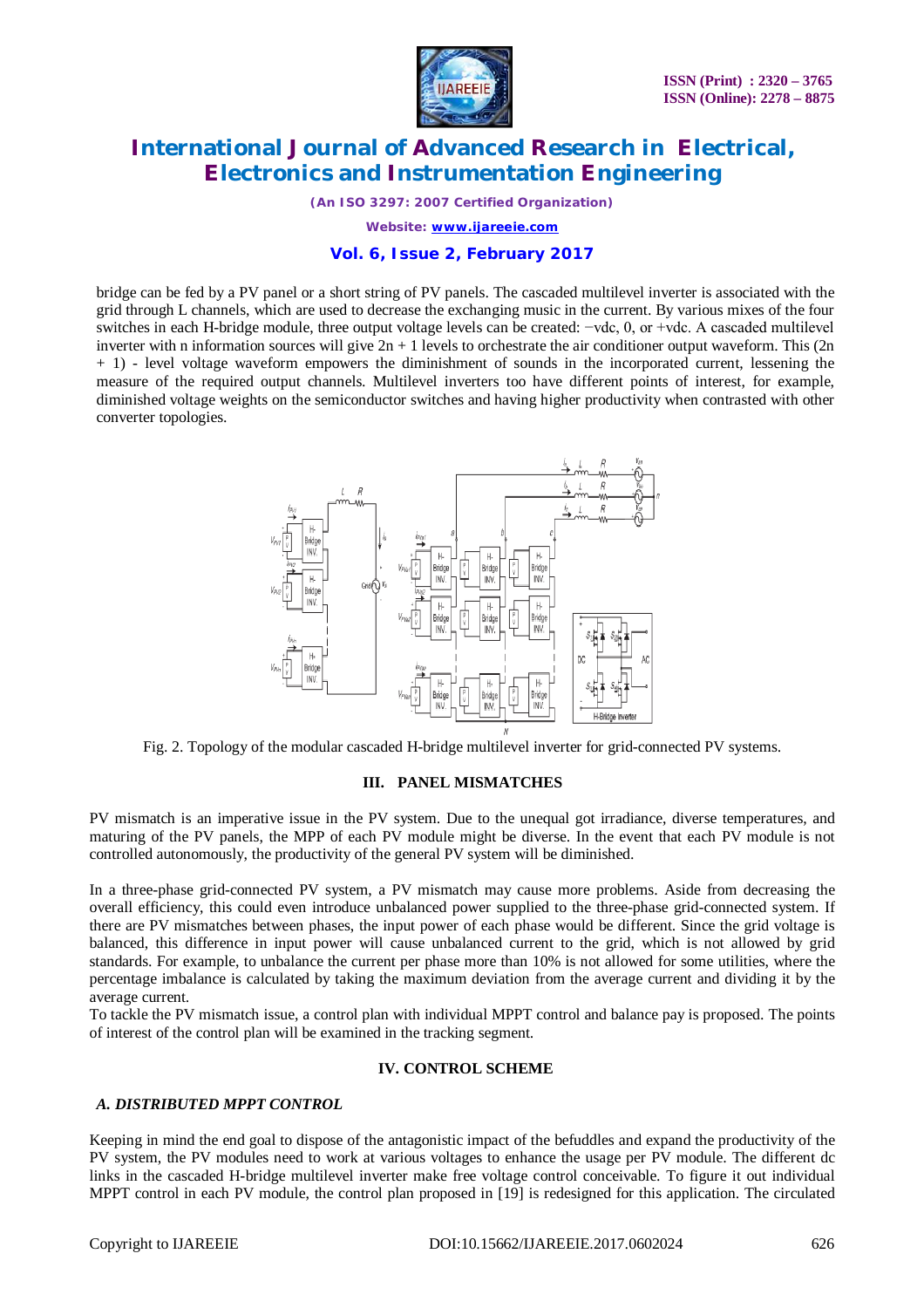

*(An ISO 3297: 2007 Certified Organization)*

*Website: [www.ijareeie.com](http://www.ijareeie.com)*

#### **Vol. 6, Issue 2, February 2017**

MPPT control of the three-stage cascaded H-bridge inverter is appeared in Fig. 3. In every H-bridge module, a MPPT controller is added to create the dc-link voltage reference. Every dc-link voltage is contrasted with the comparing voltage reference, and the whole of all mistakes is controlled through an aggregate voltage controller that decides the current reference  $Id_{ref}$ . The receptive current reference  $Id_{ref}$  can be set to zero, or if receptive power pay is required,  $Id_{ref}$ can additionally be

given by a responsive current adding machine . The synchronous reference outline stage bolted circle (PLL) has been used to discover the stage edge of the grid voltage. As the exemplary control plan in three-stage systems, the grid streams in abc directions are changed over to dq organizes and controlled through proportional–integral (PI) controllers to produce the adjustment record in the dq facilitates, which is then changed over back to three stages.

The disseminated MPPT control plan for the single-stage system is about the same. The aggregate voltage controller gives the greatness of the dynamic current reference, and a PLL gives the recurrence and stage point of the dynamic current reference. The present circle then gives the tweak list. To make each PV module work at its own MPP, take stage an as a case; the voltages vdca2 to vdcan are controlled exclusively through n − 1 circles. Every voltage controller gives the regulation record extent of one H-bridge module in stage a. After increased by the regulation record of stage a, n − 1 regulation records can be gotten. Additionally, the regulation record for the primary H-bridge can be acquired by subtraction. The control plans in stages b also, c is just about the same. The main distinction is that all dc-link voltages are directed through PI controllers, and n adjustment record extents are acquired for every stage.



Fig. 3. Control scheme for three-phase modular cascaded H-bridge multilevel PV inverter.

A phase-shifted sinusoidal pulse width modulation switching scheme is then connected to control the switching devices of each H-bridge. The incremental conductance technique has been utilized in this paper. It lends itself well to computerized control, which can effectively monitor past estimations of voltage and current and settle on all choices.

#### *B. MODULATION COMPENSATION*

As specified before, a PV mismatch may bring about additional problems to a three-stage modular cascaded H-bridge multilevel PV inverter. With the individual MPPT control in each H-bridge module, the info solar power of every stage would be distinctive, which acquaints uneven current with the grid. To tackle the issue, a zero sequence voltage can be powered upon the stage legs so as to influence the present streaming into each stage. In the event that the redesigned inverter output stage voltage is corresponding to the uneven power, the present will be adjusted.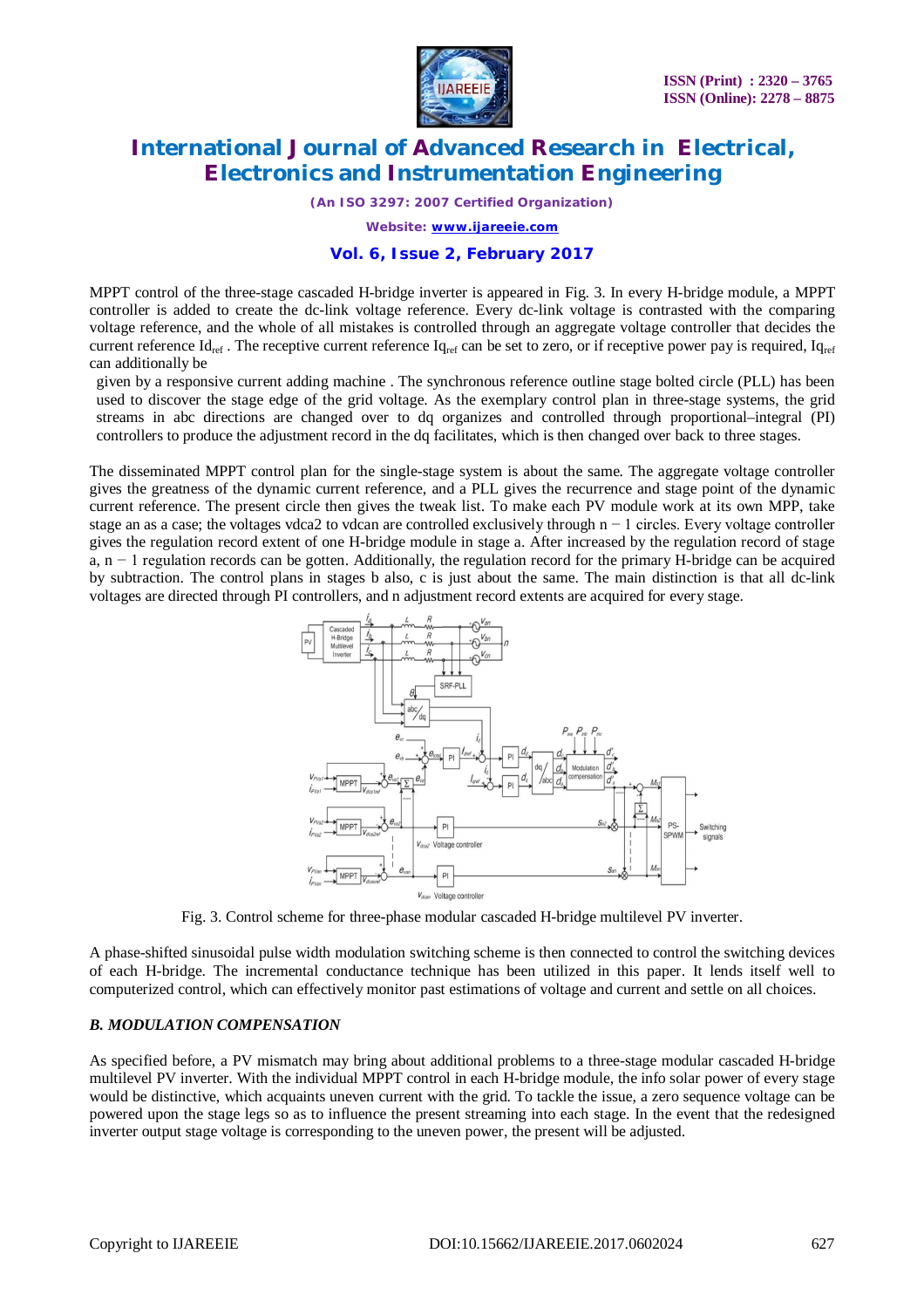

*(An ISO 3297: 2007 Certified Organization)*

*Website: [www.ijareeie.com](http://www.ijareeie.com)*

**Vol. 6, Issue 2, February 2017**



Fig. 4. Modulation compensation scheme.

In this manner, the modulation compensation block, as appeared in Fig. 6, is added to the control arrangement of threestage modular cascaded multilevel PV inverters. The key is the manner by which to overhaul the balance record of every stage without expanding the complexity of the control system. To start with, the unequal power is weighted by proportion rj,

This is ascertained as

$$
r_j = \frac{P_{\text{inav}}}{P_{\text{inj}}} \tag{1}
$$

Where  $P_{\text{ini}}$  is the info power of stage (j = a, b, c), and  $P_{\text{inay}}$  is the normal info power. At that point, the infused zero arrangement adjustment file can be produced as

$$
d_0 = \frac{1}{2} \left[ \min(r_a \cdot d_a, r_b \cdot d_b, r_c \cdot d_c) + \max(r_a \cdot d_a, r_b \cdot d_b, r_c \cdot d_c) \right]
$$
\n(2)

Where  $d_j$  is the adjustment record of stage  $(j = a, b, c)$  and is dictated by the present circle controller. The adjustment record of every stage is redesigned by

$$
d_j' = d_j - d_0. \tag{3}
$$

Just straightforward estimations are required in the plan, which won't build the many-sided quality of the control system. A case is displayed to demonstrate the adjustment remuneration plot all the more unmistakably. Expect that the information power of each stage is unequal

$$
P_{\text{in}a} = 0.8 \qquad P_{\text{in}b} = 1 \qquad P_{\text{inc}} = 1. \tag{4}
$$

By infusing a zero succession tweak list at  $t = 1$  s, the adjusted tweak file will be redesigned, as appeared in Fig. 7. It can be seen that, with the remuneration, the overhauled balance record is uneven relative to the power, which implies that the output voltage  $(v_{iN})$  of the three-stage inverter is uneven; however this creates the sought adjusted grid current.

#### **V. SIMULATION RESULTS**

To confirm the proposed control plot, the three-stage grid connected PV inverter is mimicked in two distinctive conditions. In the first place, all PV panels are worked under the same irradiance  $S = 1000$  W/m2 and temperature T = 25  $\degree$ C. At t = 0.8 s, the sun powered irradiance on the first and second panels of stage a declines to 600 W/m2, and that for alternate panels sticks with it same. The dc-link voltages of stage are appeared in Fig. 8. At the starting, all PV panels are worked at a MPP voltage of 36.4 V. As the irradiance changes, the first and second dc- link voltages abatement and track the new MPP voltage of 36 V, while the third panel is still worked at 36.4 V.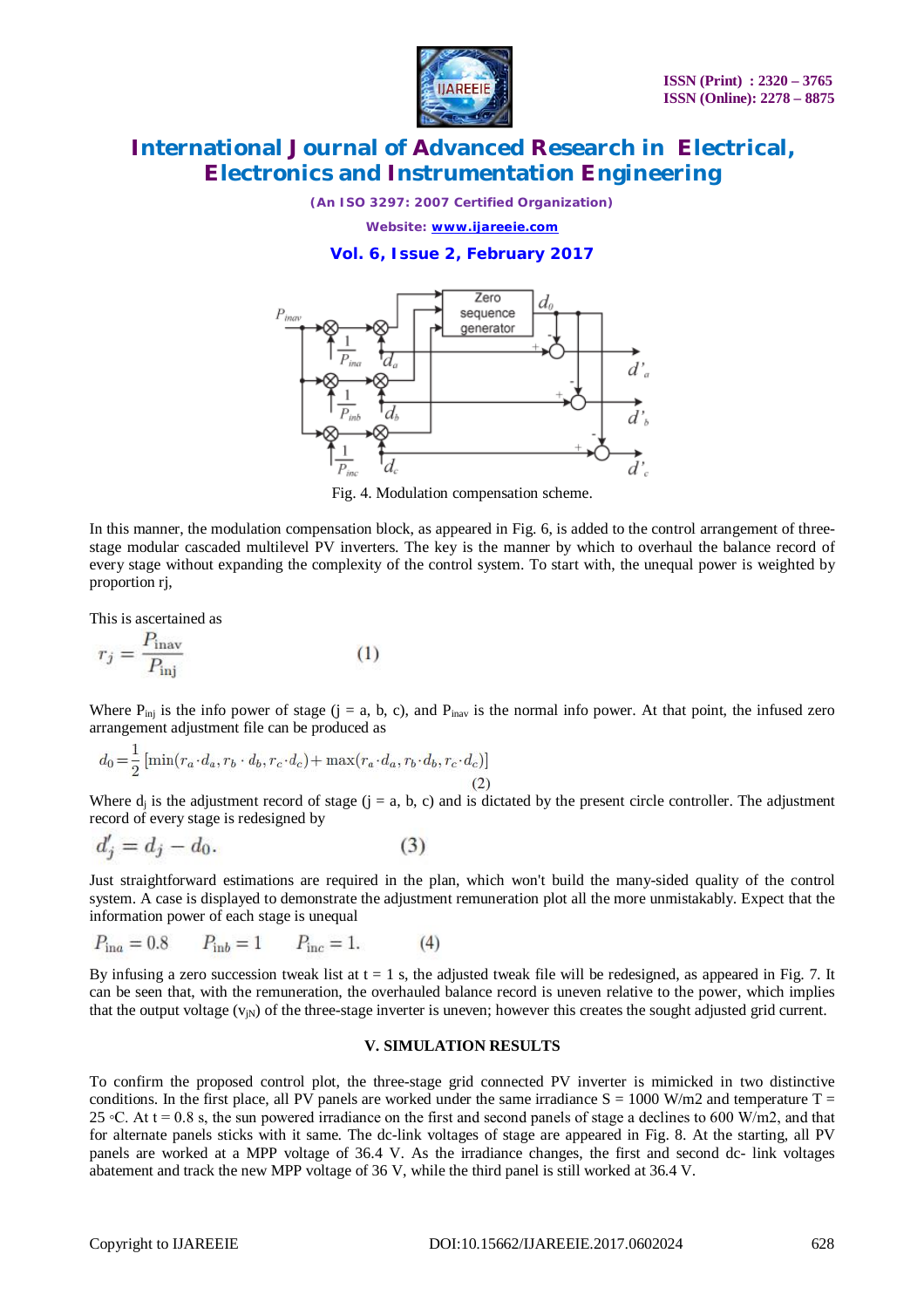

*(An ISO 3297: 2007 Certified Organization)*

*Website: [www.ijareeie.com](http://www.ijareeie.com)*

**Vol. 6, Issue 2, February 2017**



FIG 5:dc link voltage of modules 1 and 2.



Fig. 6 Dc link voltage of module 3.



Fig 7: pv currents of phase awith distributed mppt( $t=25$ ).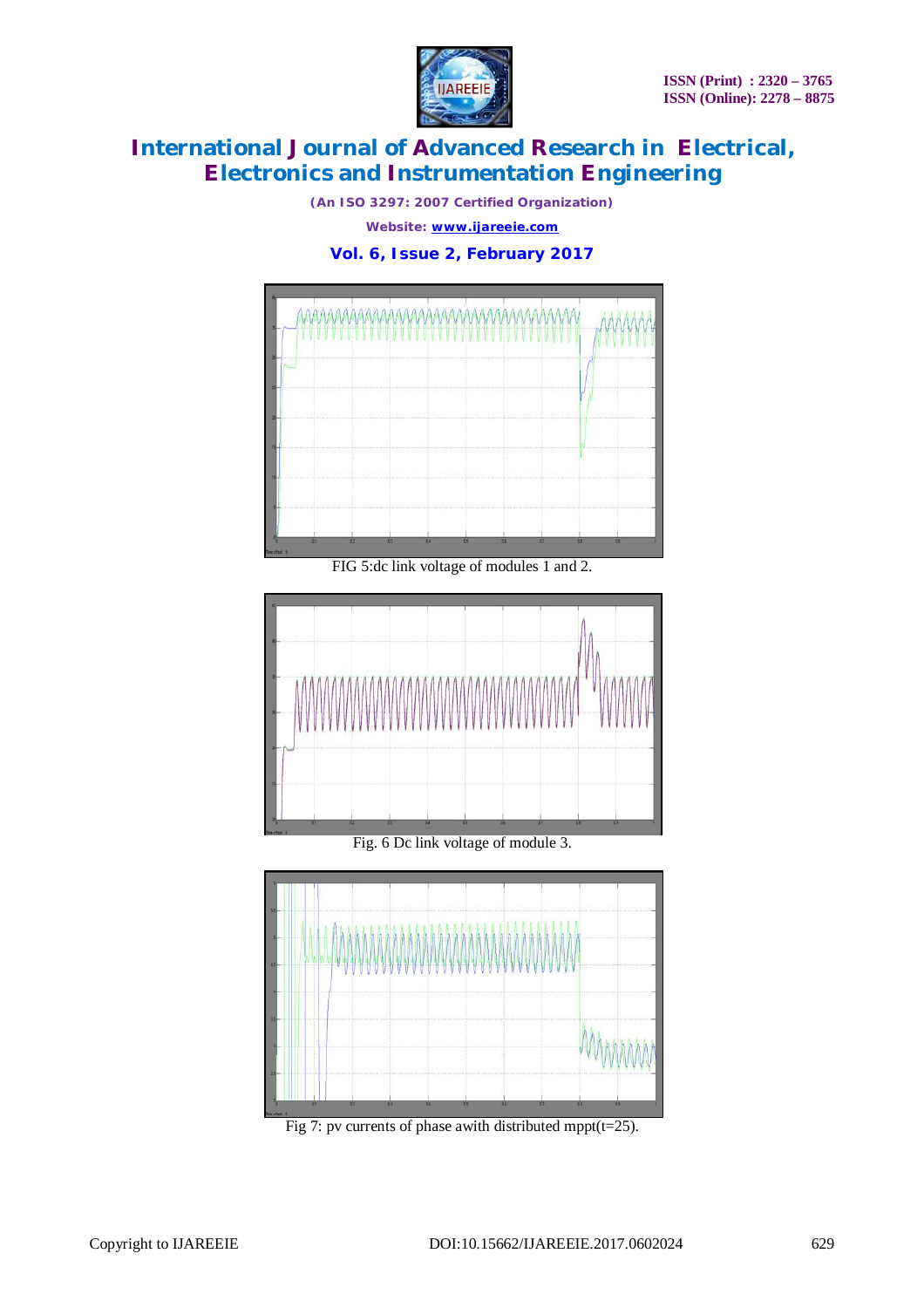

*(An ISO 3297: 2007 Certified Organization)*

*Website: [www.ijareeie.com](http://www.ijareeie.com)*

**Vol. 6, Issue 2, February 2017**



Fig 8.dc link voltages of phase b with distributed MPPT (T=25)



Fig 9 Power extracted from PV panels with distributed MPPT



Fig 10. Power injected to the grid with modulation compensation.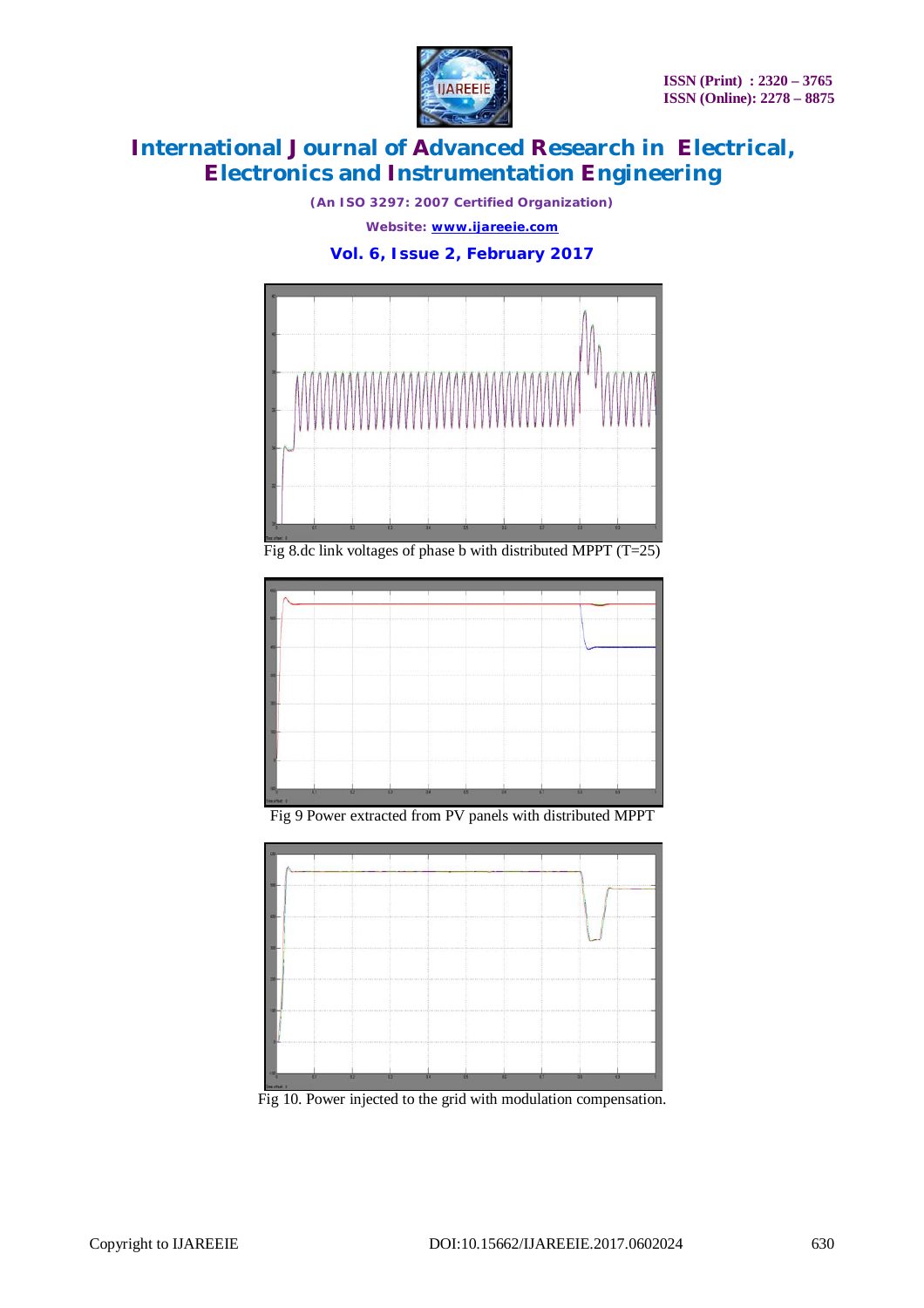

*(An ISO 3297: 2007 Certified Organization) Website: [www.ijareeie.com](http://www.ijareeie.com)*

**Vol. 6, Issue 2, February 2017**



Fig 11. Three-phase inverter output voltage waveforms with modulation compensation.



Fig 12. Three-phase grid current waveforms with modulation compensation.



Fig 13 THD of grid voltage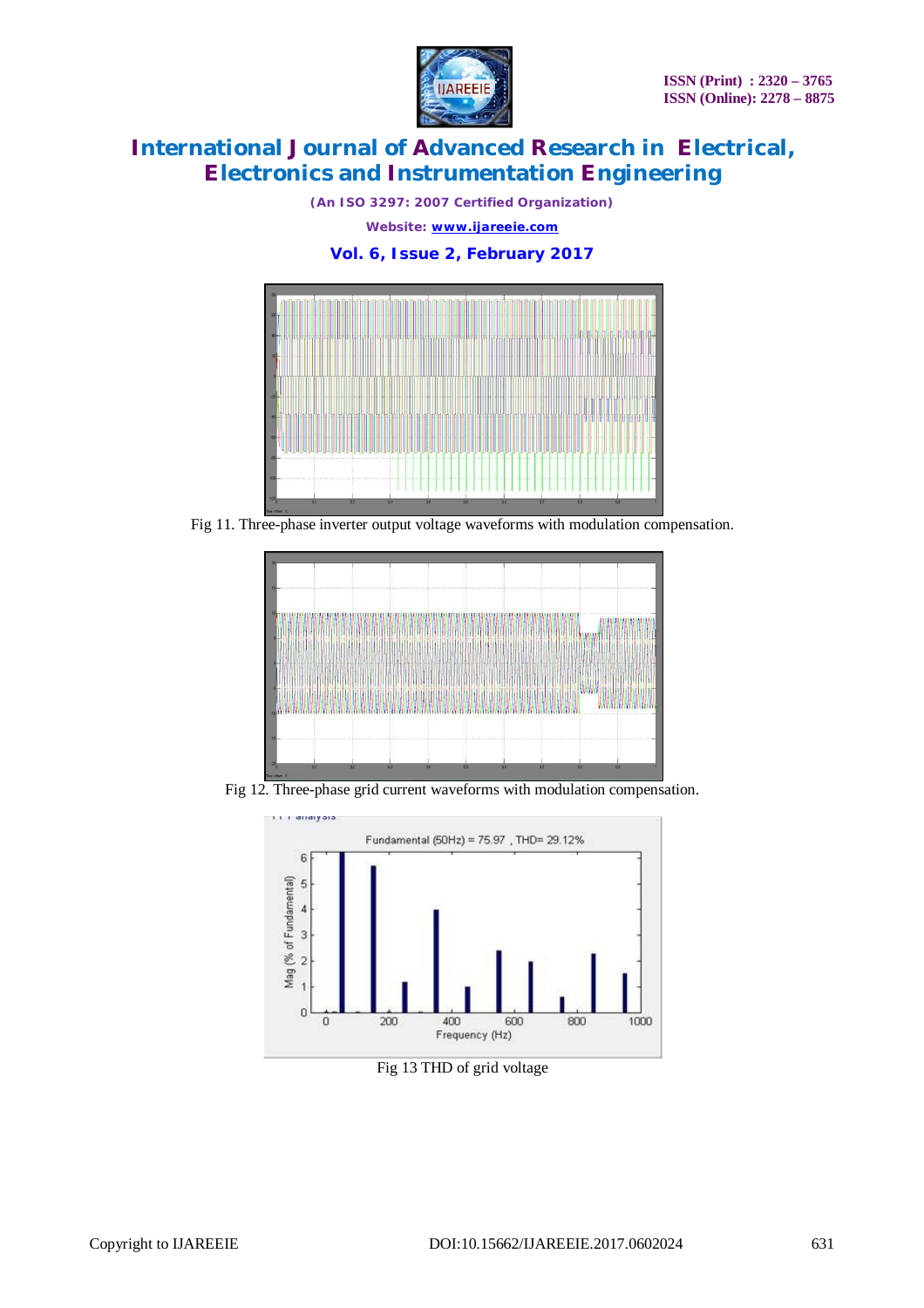

*(An ISO 3297: 2007 Certified Organization)*

*Website: [www.ijareeie.com](http://www.ijareeie.com)*

**Vol. 6, Issue 2, February 2017**



Fig 14 THD of grid current

#### **EXTENTION RESULTS**



Fig 15 Reduced THD of grid voltage





Modular cascaded H-bridge multilevel inverter for grid-connected PV applications has been presented. The multilevel inverter topology will help to improve the utilization of connected PV modules if the voltages of the separate dc links